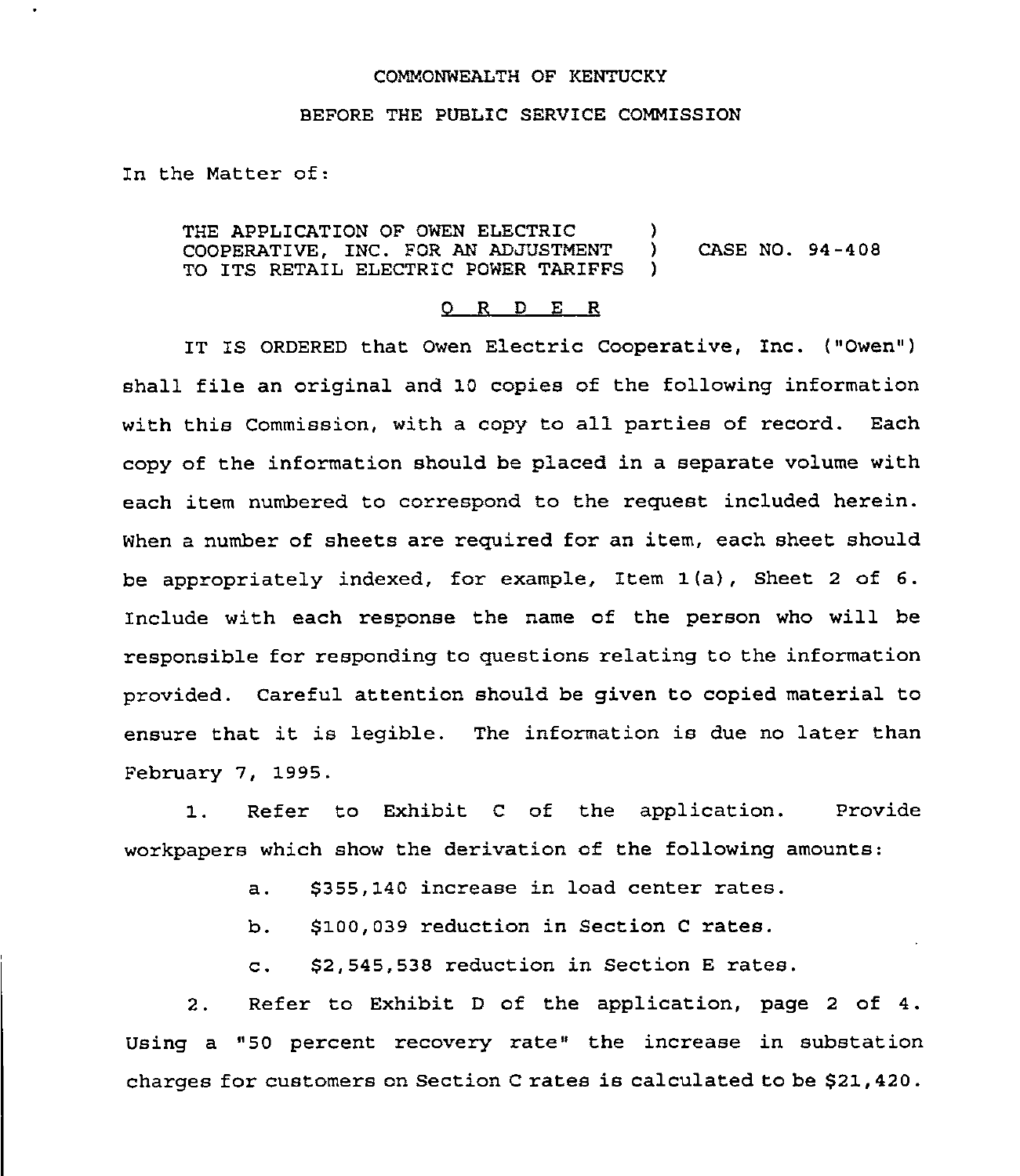a. Is \$42,864 the amount of the actual increase in wholesale substation charges? This is the difference between \$ 68,520 (calculated in Item 5) and \$25,656 (calculated in Item 2).

b. If the increase in substation charges is \$42,864, should this amount be subtracted from the \$100,039 decrease in Section <sup>C</sup> energy charges to calculate a net Section <sup>C</sup> decrease of \$57,175?

3. Refer to Exhibit <sup>D</sup> of the application, pages <sup>3</sup> and 4.

a. On page <sup>3</sup> the decrease for Section <sup>E</sup> rates is calculated by subtracting the net decrease for Section <sup>C</sup> consumers of \$78,619 from the total decrease amount of \$2,290,437. Using this approach, if the decrease for Section <sup>C</sup> consumers were reduced by \$21,444, to \$57,175, would there not be a corresponding increase in the amount of the decrease for Section E rates?

b. Item <sup>2</sup> on page <sup>4</sup> shows the "Increase in substation charges attributable to Section <sup>E</sup> rates" in the amount of \$333,720, which is referenced to page <sup>3</sup> of Exhibit D, Item 2. This reference point does not show the derivation of the \$333,720 but shows the \$78,619 net decrease attributable to Section <sup>C</sup> consumers. Explain how the \$333,720 was derived.

4. In the event Owen's wholesale power cost is ultimately reduced by an amount greater than the decrease that went into effect January 1, 1995, should the additional reduction be reflected in retail rates by using the same allocation methodology proposed by Owen? If no, explain fully.

 $-2-$